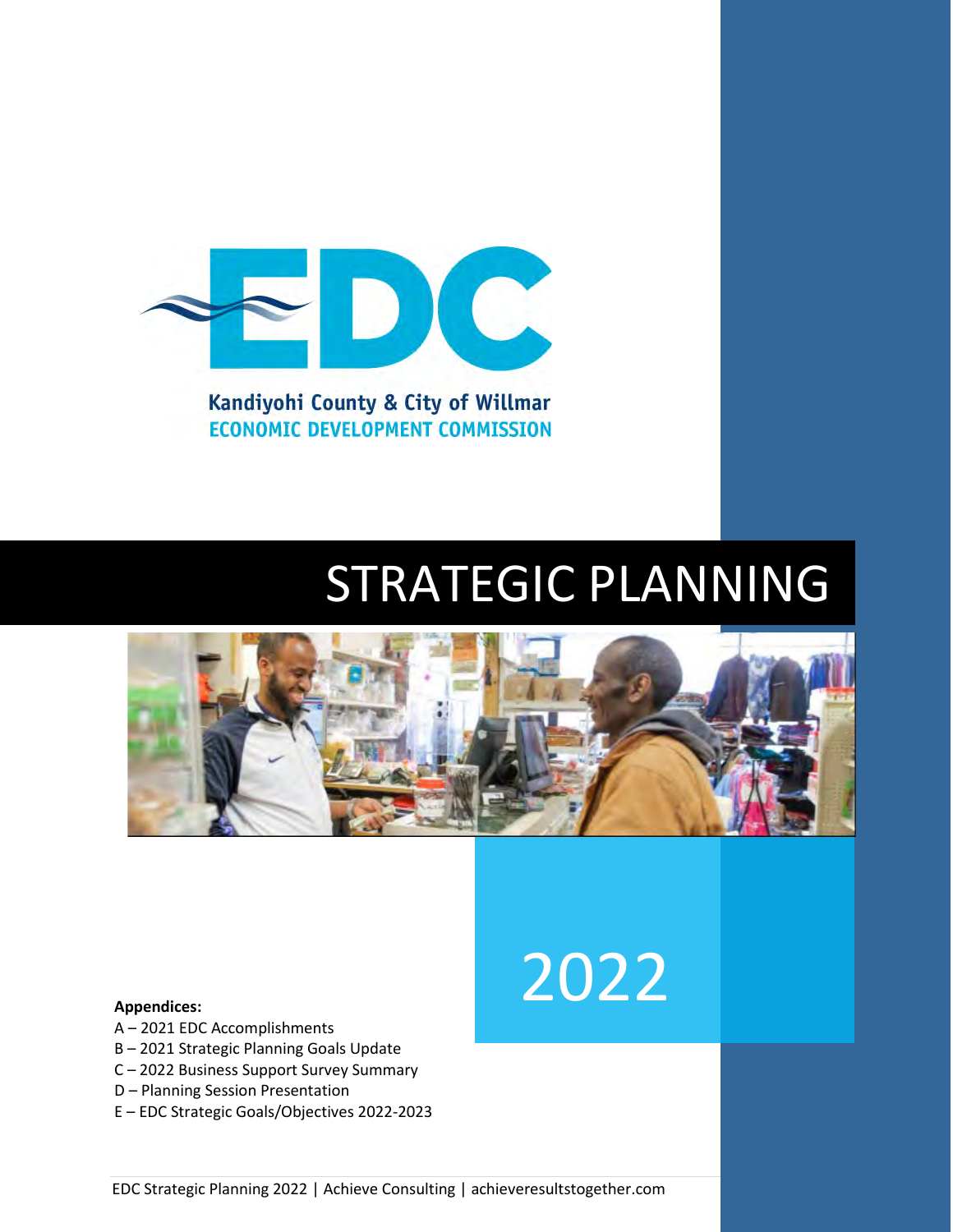

**ECONOMIC DEVELOPMENT COMMISSION** 

**Kandiyohi County & City of Willmar Economic Development Commission**

**2022 Strategic Planning Session Summary April 7, 2022 Willmar Conference Center**

# **Background**

The mission of the **Kandiyohi County and City of Willmar Economic Development Commission (EDC)** is to be a catalyst for economic growth of the greater Kandiyohi County Area. The EDC develops organizational priorities on an annual basis by engaging staff, board members, committee chairs and other key stakeholders in fact-finding efforts to identify trends, challenges, and opportunities. The EDC holds an annual strategic planning retreat to prioritize short- and long-term goals with strategic objectives.

# **Process**

The EDC engaged a third-party consultant, Cheryl K. Glaeser with Achieve TFC, to design a process and facilitate a strategic planning retreat with the outcome of developing a shared vision of success and key strategies that will guide the work of the EDC throughout 2022-2023, recognizing the past goal areas and considering the changing needs of the EDC service area.

Discussions gathering insights from EDC staff were used to determine the focus for the Strategic Planning Retreat on April 7, 2022. Insights also guided the materials to be made available to planning participants prior to and during the session. Participants received the following documents (*attached as Appendices A, B and C*): 2021 EDC Accomplishments, 2021 Strategic Planning Goals Update and 2022 Business Support Survey Summary.

# **Strategic Planning Retreat**

EDC staff, Joint Powers and Operations Board members, committee members from the Agriculture and Renewable Energy Development, Broadband and Advanced Technology, Business Retention & Expansion/Recruitment, Finance and Marketing and Public Relations Committees, and other key stakeholders met on April 7, 2022 for a full-day retreat. The presentation used to guide retreat discussions can be found in *Appendix D*.

# FRAMING THE DAY

The group began by participating in an exercise to reveal the importance of having diverse perspectives and strengths when working together collaboratively. After reviewing the EDC's existing Mission and Vision, participants reviewed the work to take place throughout the day.

MISSION: To be a catalyst for economic growth of the greater Kandiyohi County Area.

VISION: To provide visionary economic development leadership creating growth, prosperity, innovation, international competitiveness, and enhanced quality of life.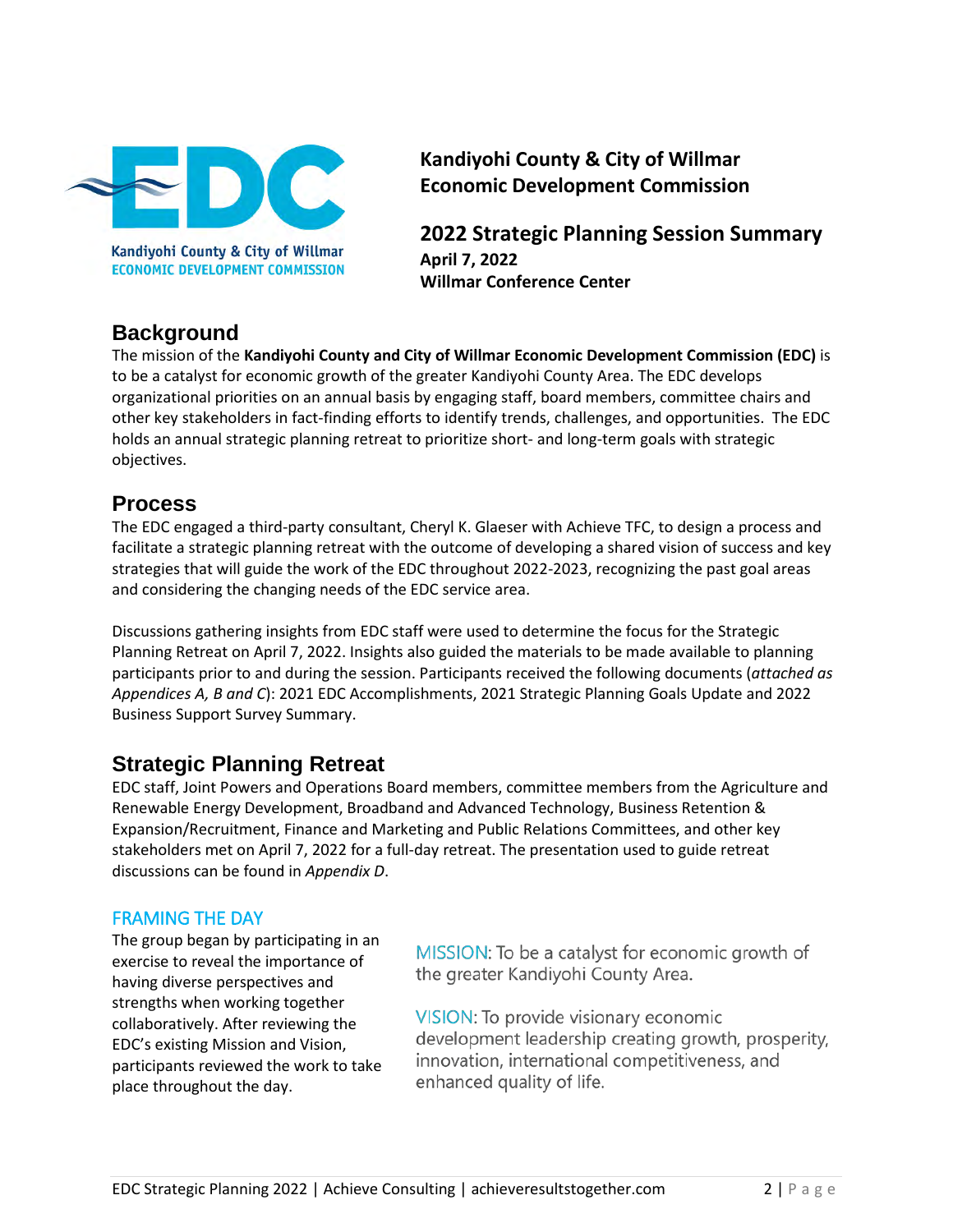# Planning Retreat Expected Outcomes

- *Share insights and explore what we have learned in the past year*
- *Discuss what is working well and what we can improve as we work to be a catalyst for economic growth*
- *Define goals and specific objectives that will make the most difference for the future of Kandiyohi County people and businesses*
- *Strengthen the ways in which we can work together to create and support prosperity, innovation, international competitiveness, and enhanced quality of life*

## Insights to Guide the Future

#### **Business Insights**

Sarah Swedburg, Business Development Manager with the EDC shared business insights collected through the Business Support Survey sent to businesses *(see Appendix C).* As of April 2022, there were 70 survey respondents. Over half of the respondents indicated that they know how to access EDC resources. When asked about their business operations since March of 2020, 95.7% are still in operation in Kandiyohi County and over half have changed their business operations in response to current realities. Of the business support most needed, *Funding* ranked # 1 (44.26% of respondents). Following closely behind were *Social Media/Marketing (*39.34%), and *Recruiting/Retaining Workforce (*32.79%)

Planning participants heard from business representatives/owners, Hteh Hteh Hta Rue of Chaw's Asian Market and Ryan Vatnsdal of Erickson Plumbing, Heating & A/C. Both shared the importance of the EDC's support and funding in helping their businesses. Ryan Vatnsdal shared the challenge of

attracting/retaining workers, indicating they will train their own workers but could benefit from having a plumbing/heating program at Ridgewater College. Dr. Craig Johnson, Ridgewater College President, shared interest in offering a program as well as the difficulty in attracting educators to teach classes in this field. Hteh Rue shared her story of her family's history in grocery store management and her hopes of purchasing a building to expand her operations in the future. As a family-run business-owner, she is grateful that she and her family live in a supportive community like Willmar.



## **What business support do you need?**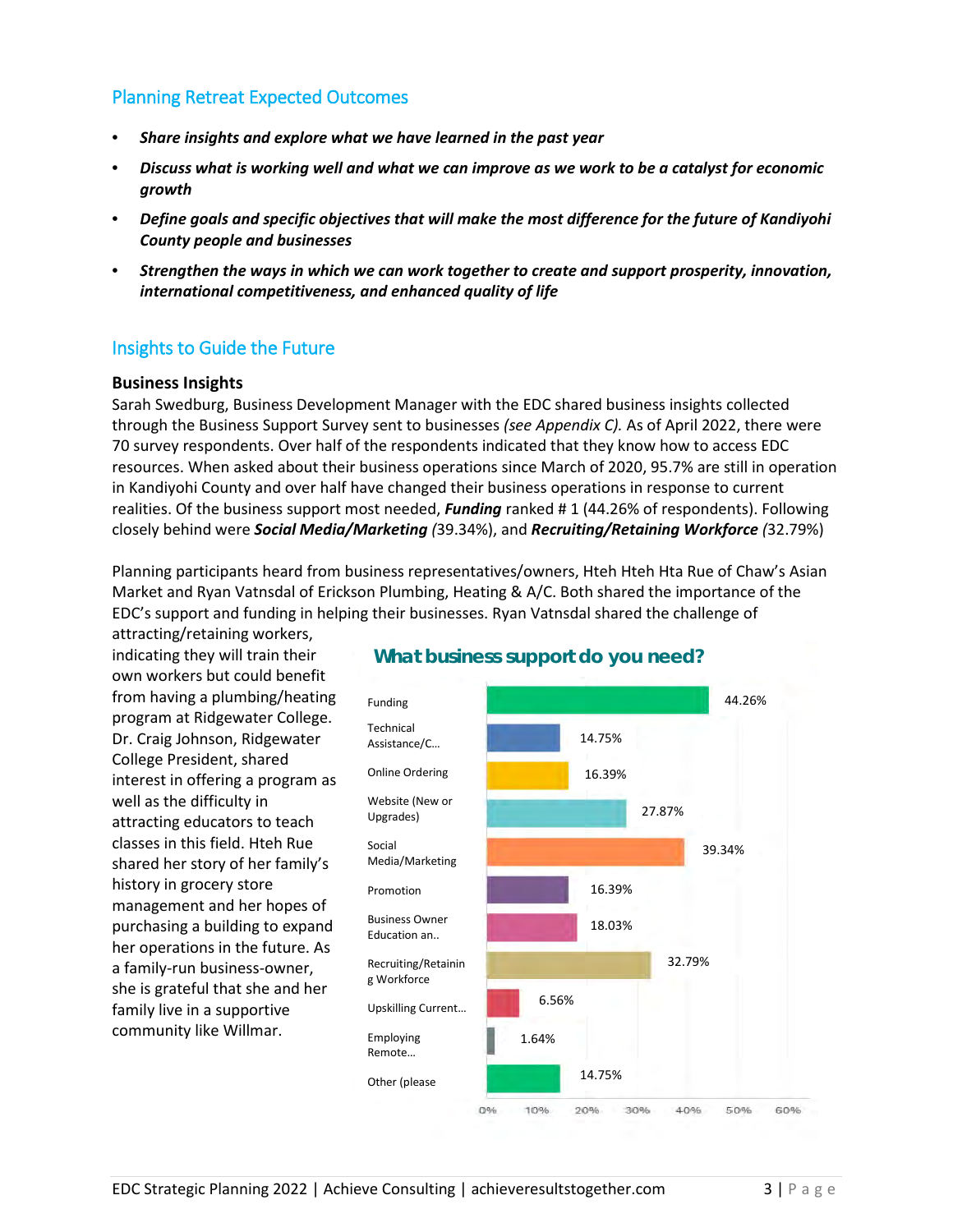Overall, participants shared the following challenges and opportunities of businesses in the area:

# **Business Insights…**

## **Challenges**

- Business expansion is limited by workforce availability/# of employees
- Child care, housing and broadband are still significant challenges for workers/businesses
- Business owners are still hesitant to ask for help or may not know how to ask; a need for increased awareness/education
- Entrepreneurs need stronger business skills

# **Opportunities**

- Funding and technical assistance help increase business appetite
- Technology and investments in marketing can help businesses
- The EDC and Ridgewater College can help with awareness, education and business skills
- Rising gas prices may be contributing to increased local shopping
- Our area is blessed with diverse businesses/people

# Highlights of 2021 Accomplishments & Progress Toward Current Goals

Aaron Backman, EDC Executive Director, shared several key 2021 accomplishments and progress toward 2021 goals. (Key accomplishments can be found *in Appendices A: 2021 EDC Accomplishments and B: 2021 Strategic Planning Goals Update*.) Areas of note included:

- **COVID Business Assistance:** MPR grants to 60 businesses/6 nonprofits (\$844,000 total); Revolving Loan Funds to 4 businesses (\$127,500 total)
- **Industrial Development:** FedEx Distribution Center (a 217,325 sq. ft. facility on a 27-acre site)
- **Housing:** Unique Opportunities (two 72-unit multi-family housing buildings); Preserve on 24th (two multi-family housing buildings with 36 units each); Bethesda North Pointe (Senior housing project in New London with 24 independent living units, 18 assisted living and 18 memory care units); Block 25 Lofts (4-level 58-unit multi-family complex in Willmar's Renaissance Zone)
- **Workforce Development**: In-person Job Fair at Ridgewater College (50+ employers/300 job seekers); Workforce Solutions Summit (74 attendees); Virtual Job Fair (54 employers; 79 attendees); Diverse workforce training (CLUES, Ridgewater, CMJTS)
- **Elevate Community Business Academy**: Education/Mentorship program focused on creating economic opportunities for underserved minorities (12 students representing 10 businesses graduated from the first two cohorts); program recognized statewide through a Small Business Partnership Grant from MN DEED (\$76,000) to fund the program through June 2023 and allow the Fall 2022 class to be translated/taught in Somali. The EDC also received the 2021 Minnesota Association of Professional County Economic Developers' Outstanding Economic Development Program award.

Additional efforts helped advance child care, broadband, agriculture and marketing. Refer to the aforementioned appendices for detailed accomplishments.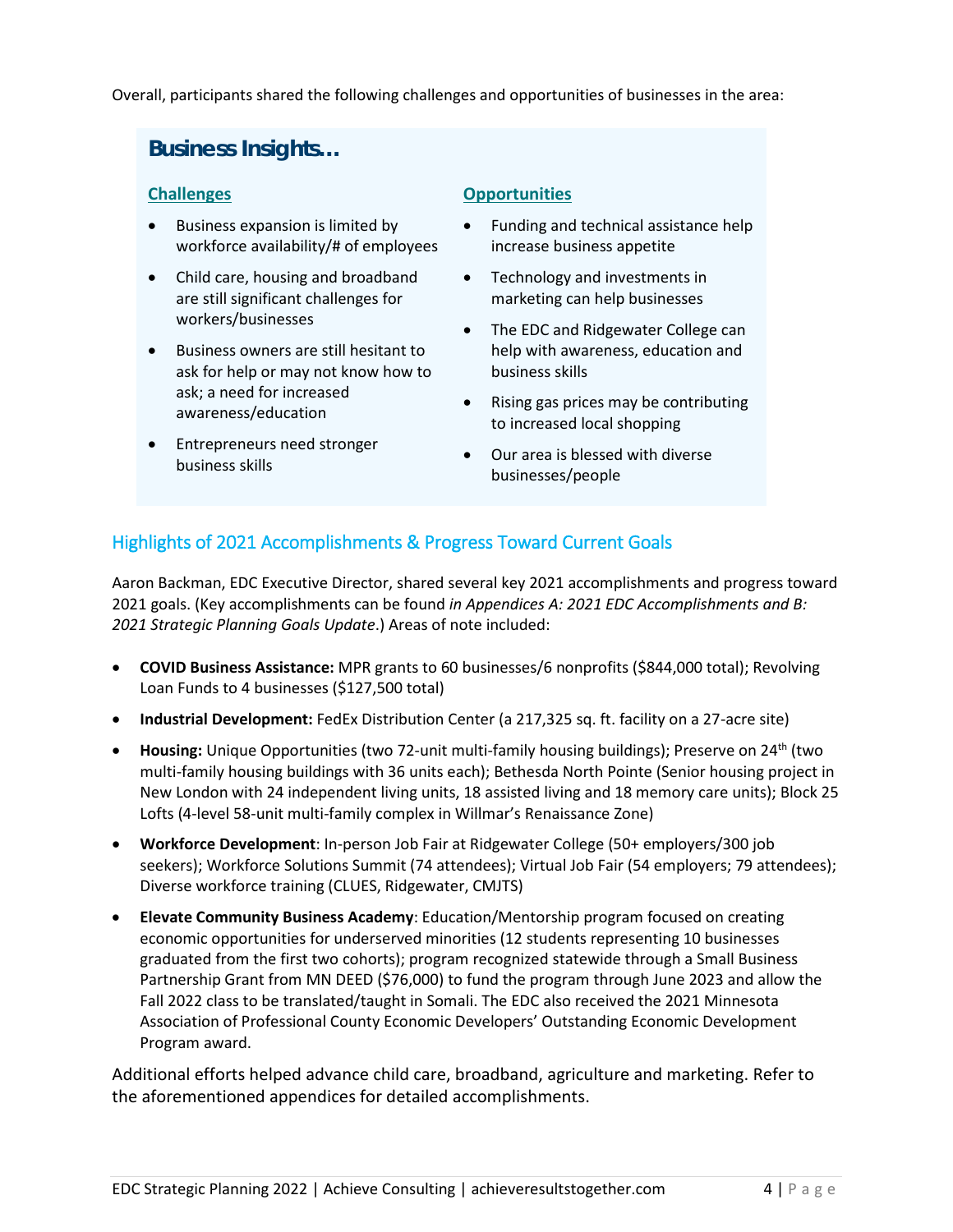# Evaluating 2021 Strategic Priorities & Looking Toward Future Priorities

The group considered what areas of current priorities are working well, what might the EDC improve upon, and what might be missing or need greater attention from the EDC moving forward. In small group discussions, the following insights were lifted up …

## **What's working well?**

- The EDC's ability to collaborate, be innovative, and quick to act (noting that the EDC has a well-functioning team)
- The business support provided during/following COVID helped businesses persevere
- The EDC is effective in developing minority businesses; this was advanced by adding the Elevate program in 2021

# **EDC's Strengths**

- Well-functioning team
- Ability to partner/collaborate
- Quick to act
- Innovative thinking
- Gathers info to understand needs
- Measurable success toward goals
- Persistence Broadband/Hwy 23
- The EDC's involvement in job fairs and the Workforce Solutions Summit is a great start to being more engaged in workforce challenges
- The broad focus of the EDC aids in the support of all people, cultures, businesses
- The EDC's persistence is paying off in areas such as broadband, Highway 23 and child care

# **What could the EDC improve upon?**

Participants shared insights that revealed six overarching areas with specific ideas for possible improvement (see image below.) Several participants sighted a need from innovative ways to support workforce development and overall business needs all across the county.

# **What could be improved?**

#### **Child Care and Housing**

- Intentional focus/strategies
- Working with developers on a variety of housing options
- Incentives, subsidies, funding

#### **EDC Branding/Communications**

- Updated branding/logo
- Intentional marketing/awareness of services (particularly outside of Willmar)

#### **Broader Countywide Engagement**

• Engage and evaluate the needs of ALL communities in Kandiyohi County

#### **Business Support**

- Continue outreach momentum
- Education of services to more businesses
- More RLF/Micro Loans
- Business to business mentors

## **Showcasing Kandiyohi County**

- Showcase the area/our successes
- Volunteers to share/tout area amenities

#### **Greater Diversity on Boards/Committees**

- Age, gender, geography, and cultures
- Cultural awareness for event planning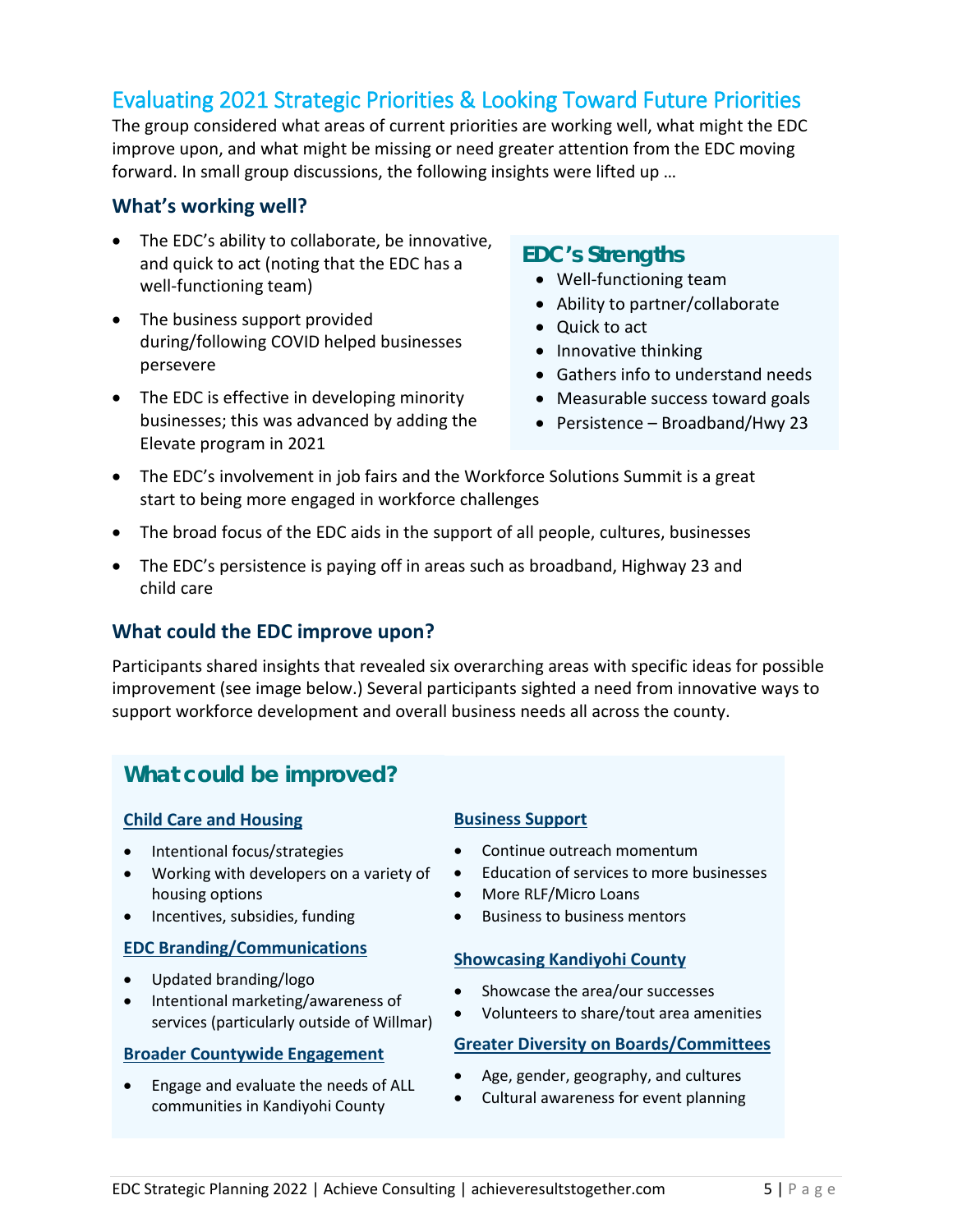# **What is missing (or may need greater attention)?**

Participants shared the following insights regarding areas that may benefit from more focused attention:

# **What is missing?**

## **People Attraction/Recruitment**

- Bring them back campaigns (students/young families)
- Focus on trailing spouses
- Attract entrepreneurs from other geographic areas

## **Career/Human Development**

- Benefits of technical training/degrees
- Awareness of local jobs/careers
- Youth and adults reaching full potential

### **Broader Countywide Engagement**

- Evaluate needs of ALL communities in Kandiyohi County
- Collaborate with other economic development groups/mayors
- Committee members as ambassadors
- Meetings held in locations across county
- Greater collaboration for tourism

## **Refugee Resettlement Planning**

- Planning
- Awareness and education

# Identifying Key Priorities for 2022-23

EDC Board and Committee Members and other participants explored and considered several potential priority areas for the EDC including, Child Care, Housing, Broadband, Maximizing Human Potential (Workforce Development), Countywide Engagement, Communications/Marketing, Business Support, and Agriculture. Discussions about these priorities revealed insights about the importance of these areas in building a strong economy:

- Child Care, Housing and Broadband are key foundational assets
- Maximizing human potential includes:
	- o Developing our current/future workforce
	- o Building awareness of career opportunities
	- o Recognizing talent/opportunities for advancement
	- o Developing community leaders
	- o Attracting people from outside the area
- Communication/marketing includes:
	- o Improved branding/marketing of EDC and its services

# **Top Priority Areas**

- Child Care
- Housing
- Broadband
- Maximizing Human Potential
- Countywide Engagement
- Communications/Marketing
- Business Support
- Agriculture
- o Increased marketing of Kandiyohi County area**—**why live, work, play here
- Business Support**—**need to continue the momentum started through COVID
- More intentional countywide engagement can help ensure the EDC is supporting the economic development needs all across Kandiyohi County